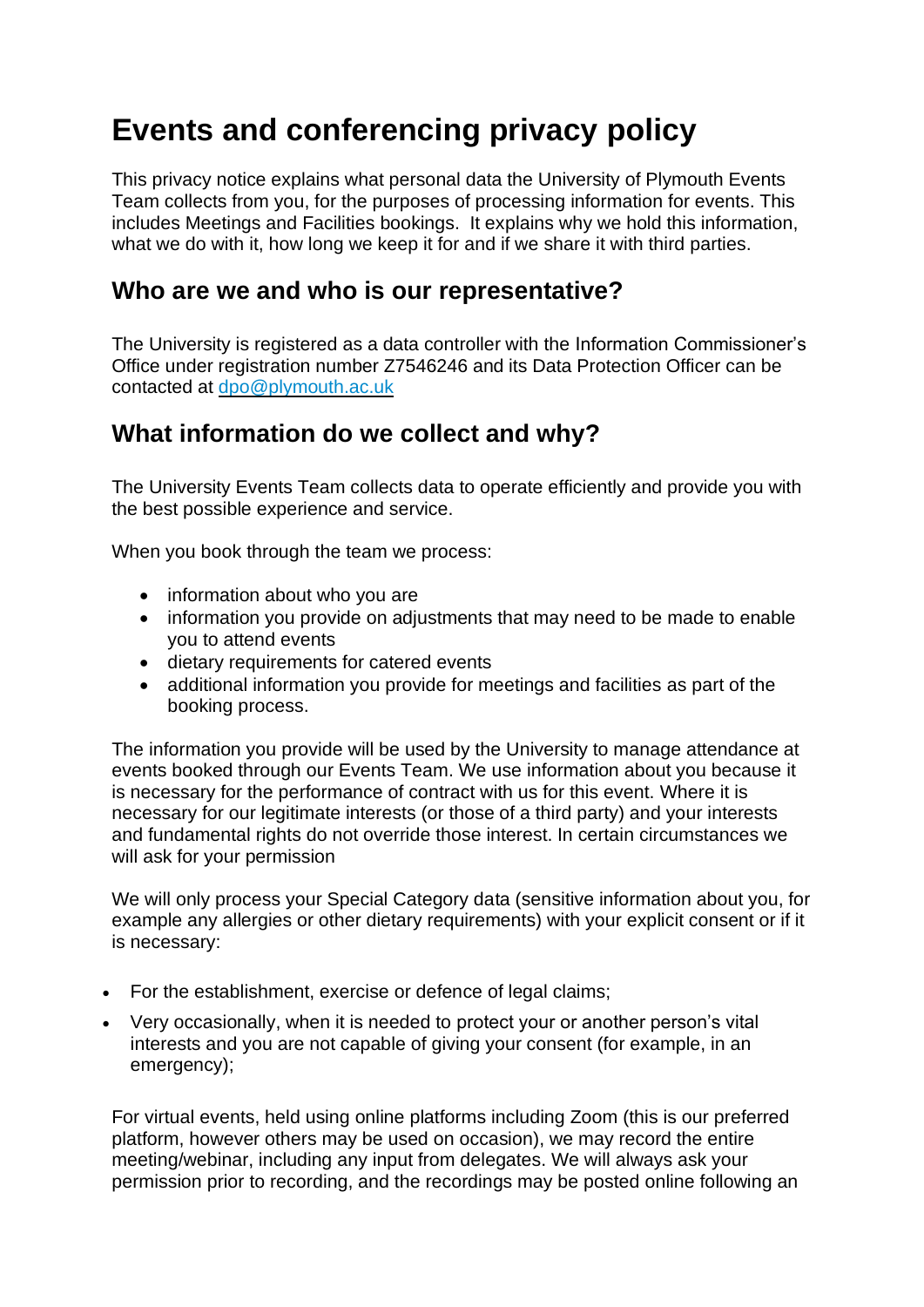event to allow them to be watched again. If submitting pre-recorded presentations for an online event, we will ask you permission to share these with other delegates and also post-event, as well as ensure you have appropriate permissions for any content within your presentation. We may also use Zoom as a means to collect your registration data - you can view Zoom's privacy policy [here.](https://zoom.us/privacy)

## **How long do we hold your data?**

Details of the timeframes for the university to keep your personal data are available in the University [Records Retention Schedule.](https://www.plymouth.ac.uk/uploads/production/document/path/5/5951/Records_Retention_Schedule_v1.0.pdf)

General information about the University's approach to data protection and your rights can be found [here.](https://www.plymouth.ac.uk/uploads/production/document/path/13/13024/Data_Protection_Policy.pdf)

#### **How do we use your information and who do we share it with?**

Information about you will be shared with relevant staff from the University, for the purpose of administration of the event and recording attendance. We will also use your contact information to invite you to future similar events. If at any point you would like to stop receiving emails from the Events team please use the unsubscribe link at the foot of an email or email [events@plymouth.ac.uk](mailto:events@plymouth.ac.uk)

Some events may produce delegate lists to share with event attendees. The University will ask your permission at the point of registration if you are happy for your details to be included in the delegate list. Please contact the event organiser if you have any queries about this.

At some events photographers may be present and you should refer to the [Photography and Media Subject Privacy Notice](https://www.plymouth.ac.uk/students-and-family/governance/information-governance/photography-and-media-subject-privacy-notice) for information on how your image may be used.

We do not use profiling, or automated decision-making processes.

If you have booked an event with us and we have booked third parties on your behalf, we will only share the personal data we need to in order to fulfil our contract with you. The University of Plymouth Events Team will not share your personal data with any with third parties without your consent.

On occasion, the above types of sharing may involve the transfer of your personal information outside the European Economic Area. Such transfers are carried out with appropriate safeguards in place to ensure the confidentiality and security of your personal information. Details of such transfers and safeguards can be found on our website.